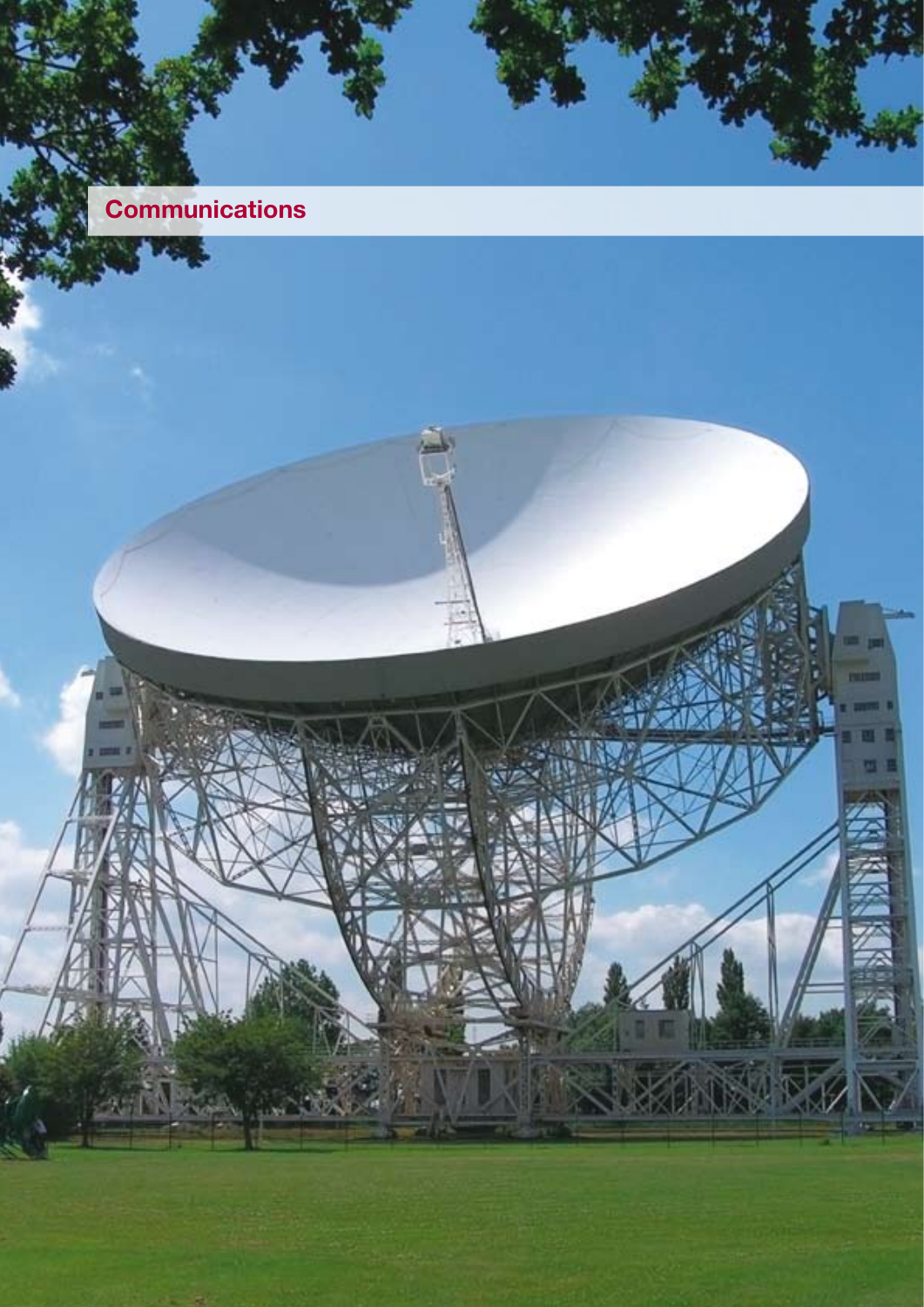

## **Voltage-free contacts**

All Thycon products are provided with a standard single voltage-free summary alarm relay that activates whenever an alarm condition occurs. You can monitor the relay, which is rated to 240V/1A, using either normally open or normally closed contacts.

### **External alarms card**

This optional feature provides eight dedicated relay outputs for external, low-level, voltage-free monitoring of any Thycon product.

Alarms for UPS, for example, include:

- new
- summary
- ambient over-temperature
- overload
- battery discharging
- input supply fail
- battery low
- offline

Additional external alarm cards can be installed if separate monitoring systems are to be used. A normally open and normally closed contact is available for each alarm status. Each relay is rated to 240V/1A.

#### **Remote LED panel**

This panel utilises external alarm cards to provide visual and audible alarms at a location remote to the Thycon system. It includes *Audible Cancel* and *Alarms Test*  push buttons.

## **Remote LCD panel**

An LCD panel identical to that mounted on the product can be installed at remote sites. Control and emergency stop functions on the remote panel are disabled to prevent accidental shutdown of the equipment.

#### **SNMP interface**

By installing a protocol converter and SNMP interface, computer networks can utilise the SNMP traps provided with all Thycon products.



### **MODBUS**

Industry standard MODBUS over RS232, RS485 or TCP/IP networking is available for PLC style communications.

The serial port is electrically isolated from the power equipment to avoid any possibility of interference with the UPS operation. It supports both 2-wire and 4-wire RTU operation.

The Modbus option provides access to the operating status of the Thycon equipment, including all alarm states and measured quantities, as well as the logged alarms and configuration information.

#### **Thycon power system monitor**

A web page server can be included to provide a realtime monitoring function using a standard web browser on any connected PC, either locally or remotely via LAN or WAN.

The web home page displays a mimic diagram of the equipment with key status information and links to associated pages that provide detailed information on status, alarms, measured quantities and online documentation. The web server module incorporates a database to log all equipment measurements at regular intervals. This information is then used to display trend graphs of quantities such as output voltage, current and power on the web browser.

The web server module may also be configured to automatically generate email messages to nominated destinations on specified alarm conditions so that the appropriate personal can be notified immediately when power system events require attention.

### **Local printer**

Printers can be connected directly to Thycon products in order to log alarms and system data either in real time or periodically to record all operating variables.



*Thycon power system monitor (front) Thycon power system monitor (back)*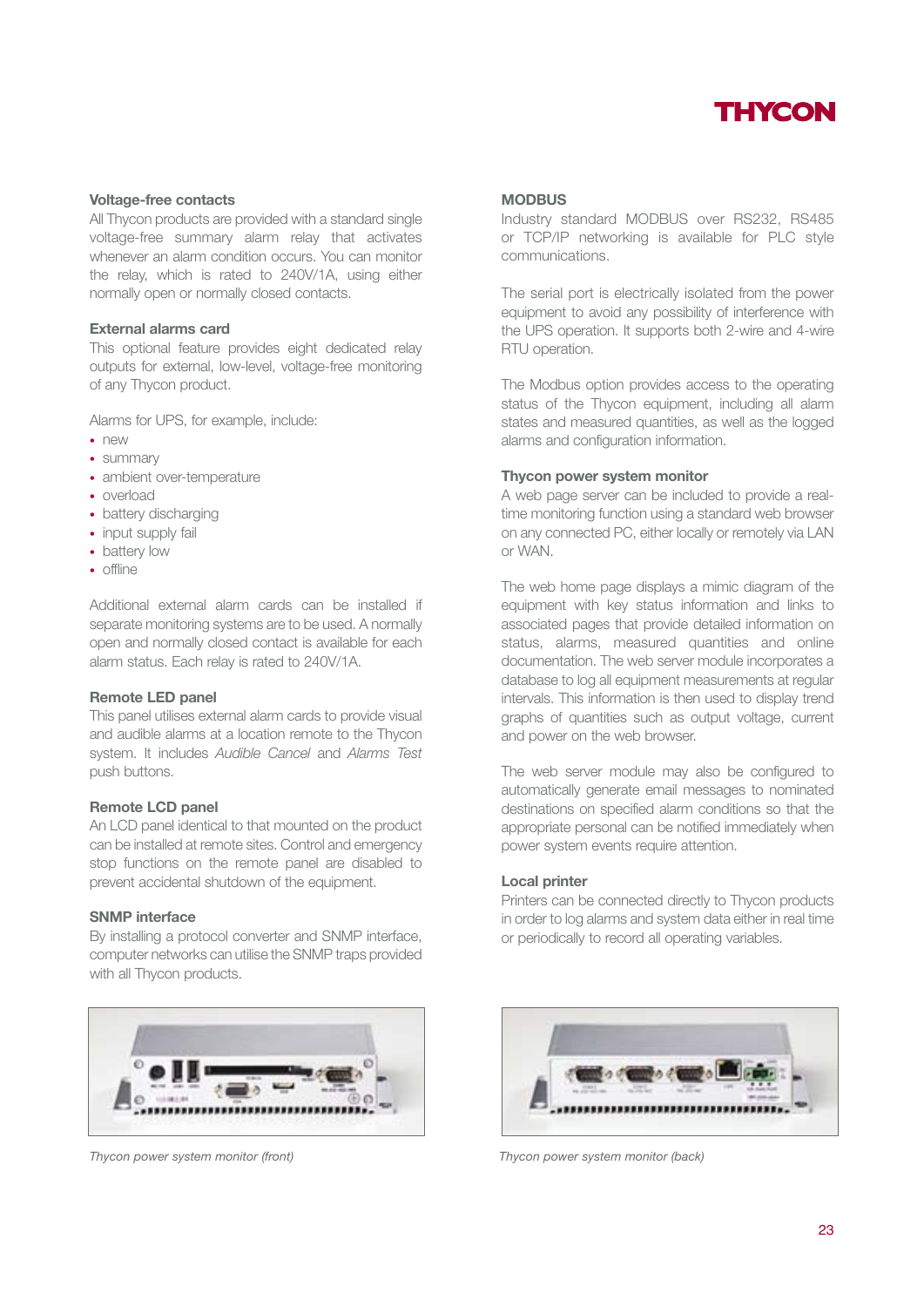# **THYCON**



*UPS power system monitor* - *system mimic*

| <b>THYCON</b> | <b>Single UPS System</b>                                                                                         |                                                                                                                |  |
|---------------|------------------------------------------------------------------------------------------------------------------|----------------------------------------------------------------------------------------------------------------|--|
|               | UPS ONLINE - NORMAL<br>Imput supply available.<br>Bypass supply available<br>Hextifier is an<br>triverter is sin | * System Mimic<br>. Status<br>· Vantables<br>. Operating History<br>· Event History<br>. Transf Graphs<br>. We |  |

*UPS power system monitor* - *status*

| Input Variables  |                        |             |               |             | * System Mimic                         |
|------------------|------------------------|-------------|---------------|-------------|----------------------------------------|
|                  |                        | Post        | <b>IRRUNS</b> | <b>Bus</b>  |                                        |
|                  | ticks                  | 19.4        | 201           | <b>Job</b>  | . Status                               |
|                  | Eurest                 | <b>ATTS</b> | tra           | 474         |                                        |
|                  | Fower 1-               | pas.        | $m +$         | 1014        | · Vistables                            |
|                  | <b>Barbina voltage</b> |             | 400           |             |                                        |
| Dutput variables |                        |             |               |             | . Operating History<br>· Event History |
|                  |                        | Post        | <b>SIRLAK</b> | <b>But</b>  |                                        |
|                  | teras                  | $141 -$     | $3+8$         | 141         | . Transf Graphs                        |
|                  | Daniel                 | 1624        | 979           | <b>TESP</b> |                                        |
|                  | Flower v.              | $-201$      | 334           | 19.9        |                                        |
|                  | Baltery cannot         |             | $\,$ 11       |             | $.$ Help:                              |
|                  |                        |             |               |             |                                        |

*UPS power system monitor* - *variables*